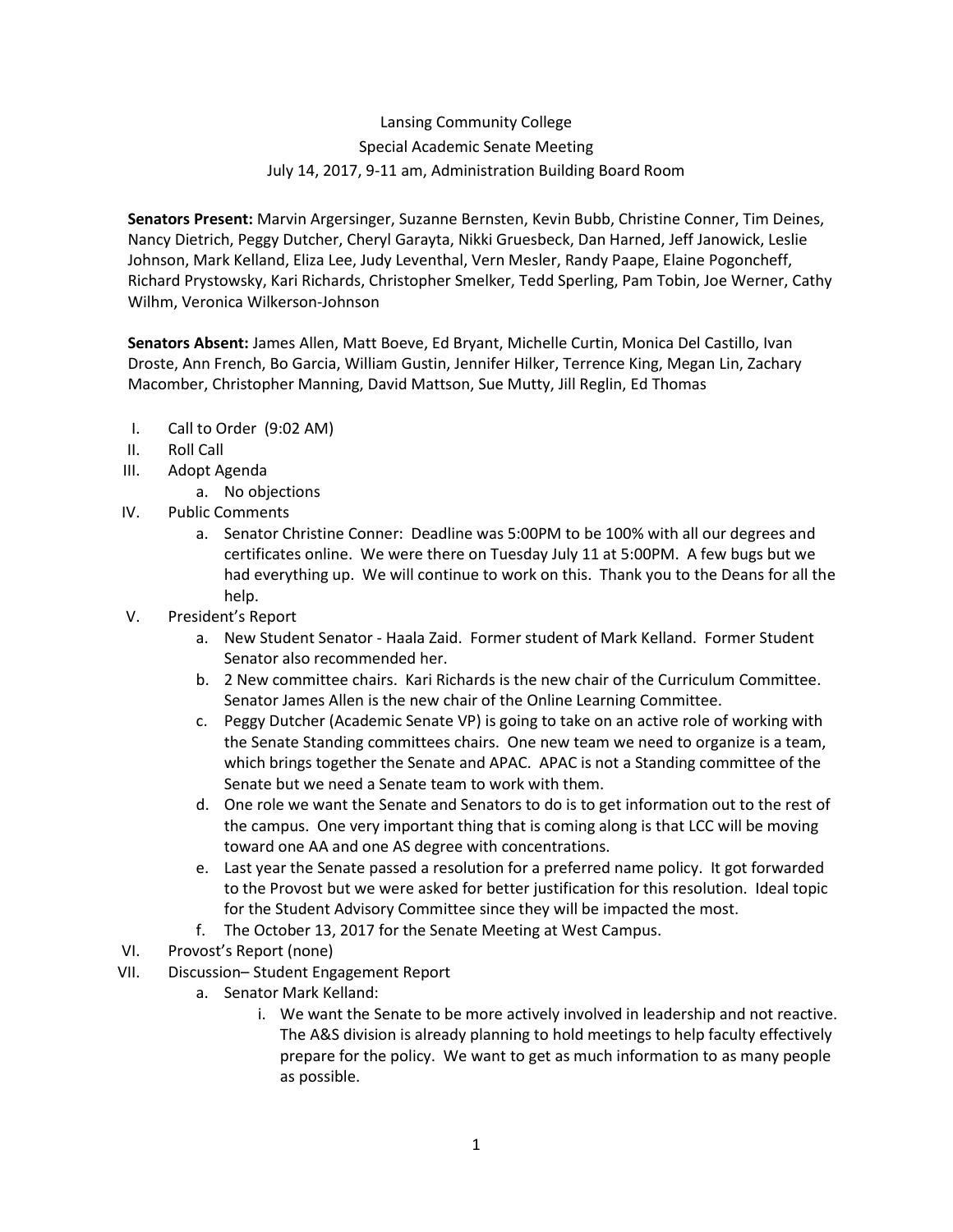- ii. Things to accomplish today: A list of questions that people will have and come up with some concrete examples that we can send out to faculty members to help them.
- iii. Senate Leadership Team has a meeting Tuesday July 18. If you have examples that may be helpful to other faculty members on what "timely and meaningful feedback" may be, please send them to Senator Eliza Lee [\(leee21@lcc.edu\)](mailto:leee21@lcc.edu)
- b. Senator Leslie Johnson: Asked why the Senate is being reactive? Why was the Senate not a part of forming this policy in the first place?
- c. Senator Mark Kelland:
	- i. When the programs were assigned in May Professional Activity Days to review this, some programs didn't actually do a review. So after May PA Days, the Board decided this was going to happen.
	- ii. Mark is worried about the Board mandating in the future. For example, down the road it seems that OER may be a mandate. Also, our disabilities compliance may be looked at. Mark is trying get out ahead of the Board. The Senate is still young, learning and growing.
- d. Senator Peggy Dutcher: The Senate approved the Grade Book policy which then goes to Dr. Prystowsky's office for implementation. The policy included "timely and meaningful feedback." There was input from the Senate on the original policy. Divisions were asked to have programs talk about timely meaningful feedback during May PA Days. It happened in some departments but did not happen everywhere. It wasn't as if faculty weren't asked for input.
- e. Senator Jeff Janowick: When was this approved?
- f. Senator Peggy Dutcher: Wasn't "timely and meaningful feedback" approved in the grade book policy? Student Engagement Reporting is one small part of the original grade book policy.
- g. Senator Jeff Janowick: I think that is why people are confused. Because that was a different policy and there wasn't much text on "timely and meaningful feedback."
- h. Provost Richard Prystowsky:
	- i. First, clarification on the AA and AS degree. When we did program review we found that many programs weren't awarding degrees. Also, many students were getting lost in all the degrees and fields that are out there. The intent is not to do away with AA and AS degrees. But instead to simplify the groupings of areas in a way that is meaningful to students, easily navigable, and helpful for transfer.
	- ii. Second, concerning the letter pertaining to "timely and meaningful" feedback: The letter and project is meant to be understood in an "I've got your back" context. We are all in this together, and faculty will benefit from having a team to work with as they work to help their students succeed. Student success is not just one person's or one area's concern or responsibility. Operation 100% is about ensuring that every student who comes here will succeed. Concerning the activities alluded to in the letter, a number of faculty have told me "I do student engagement already." That is not surprising, and it gives us hope that we can continue to improve. Again, part of this whole process is to create teams of people who can help the students. We are already doing various forms of what we are talking about in the letter. What we aren't doing is noting this in a way that is easy and that can get to a Success Coach. Week 8 is too late to contact students. This is about the students. This is about taking the good work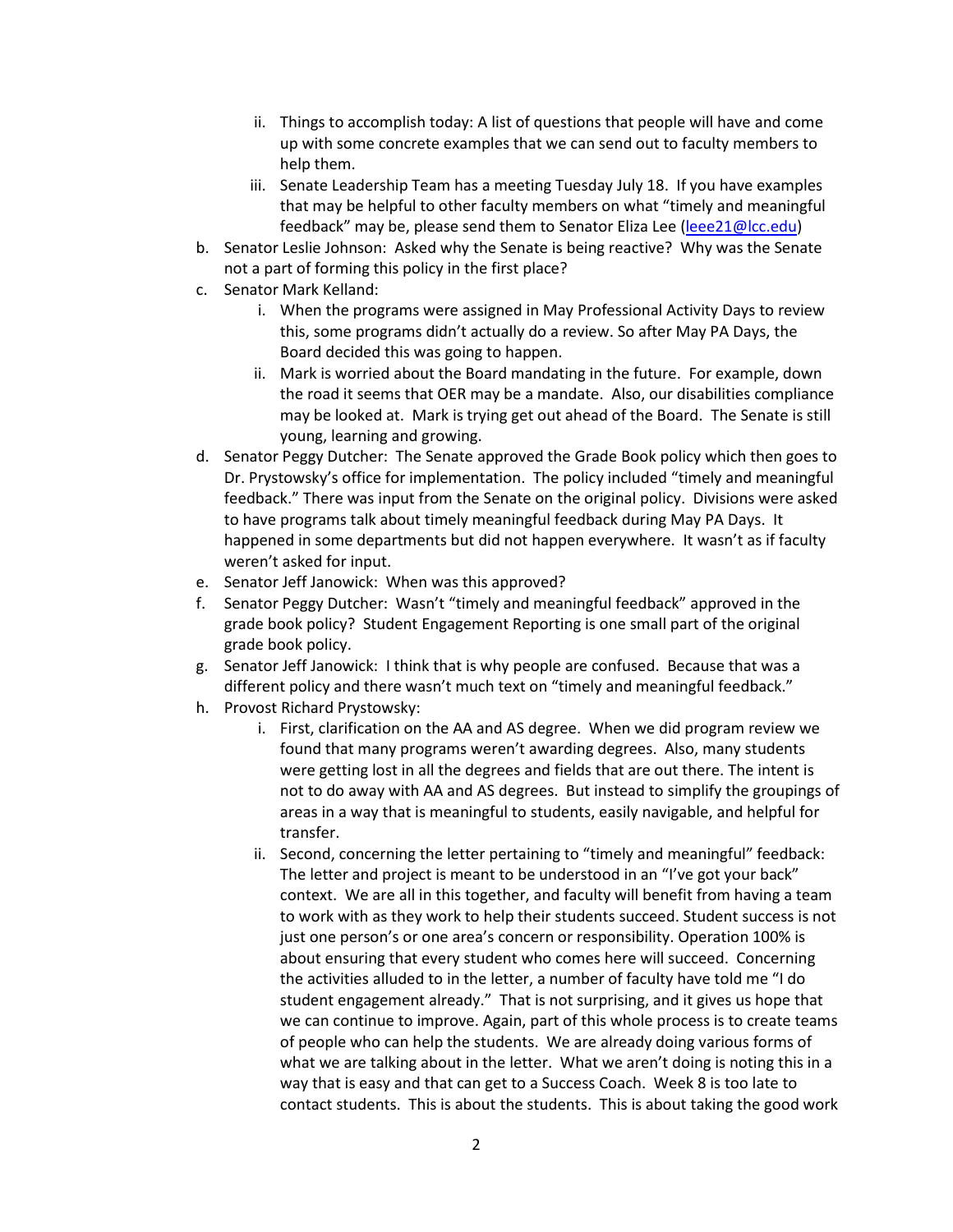that faculty are doing and the good work that Success Coaches are doing and putting it together.

- i. Elizabeth Stallard Associate Director of Operations-Finance (Invited to discuss Enrollment Verification)
	- i. Very excited in Financial Aid to hear about the "timely and meaningful feedback." However, Enrollment verification is a different process. This must continue for compliance. This is for students who never show up. This is very important for students' financial aid. If they do not show up, their financial aid must be discontinued. For instance, a student who shows up the first day should be reported present for enrollment verification. But if that same student stops showing up, then they should be reported to the Success Coaches.
	- ii. Academically related activities the Federal government specifies for Enrollment Verification include but are not limited to the following:
		- 1. Physically attending a class where there is an opportunity for direct interaction between the instructor and students
		- 2. Submitting an academic assignment
		- 3. Taking an exam, completing and interactive tutorial, or participating in computer-assisted instruction
		- 4. Attending a study group that is assigned by the school
		- 5. Participating in an online discussion about academic matters (logging into an online class without active participation is not acceptable)
		- 6. Initiating contact with a faculty member to ask a question about the academic subject studied in the course
	- iii. Senator Leslie Johnson: How is this going to go out to every faculty member?
	- iv. Lisa Webb Sharpe: We can put it in the operations email
	- v. Senator Peggy Dutcher: Can we put it on the Enrollment Verification page so this information is right there when faculty complete enrollment verification?
	- vi. Senator Leslie Johnson: The CTE would like that information quickly so it can be included in New Faculty Orientation.
	- vii. Senator Cheryl Garayta: Can you verify the 100% refund, 50% refund? Can you talk about the different time periods?
	- viii. Elizabeth Stallard: For enrollment verification it goes to registrar and student gets dropped with 100% refund. For a student that is attending, they can drop on the web. After the second week there is a 0% refund for tuition and fees. If you have a student who attended 2 weeks and then stopped attending we would prefer that you drop them from the course. Then we will NOT send out the second half of their funds. Then they will have less debt.
		- ix. Senator Peggy Dutcher: Students can drop online. Can instructors drop online?
- j. Mark Tesone- Project Manager Operation 100% (Invited to discuss the system that will be used for Student Engagement Reporting)
	- i. We've run into system glitches for instructors to drop students online. However, we want to be able to do that [instructor online drops] for you guys.
	- ii. The Letter did talk about the interface of the Student Engagement Report. This is about taking what is already a system in place. ASC's (Academic Success Coaches) are not a punishment. We want faculty to be able to go into roster and say "all the students are good" or that "these three need some help." It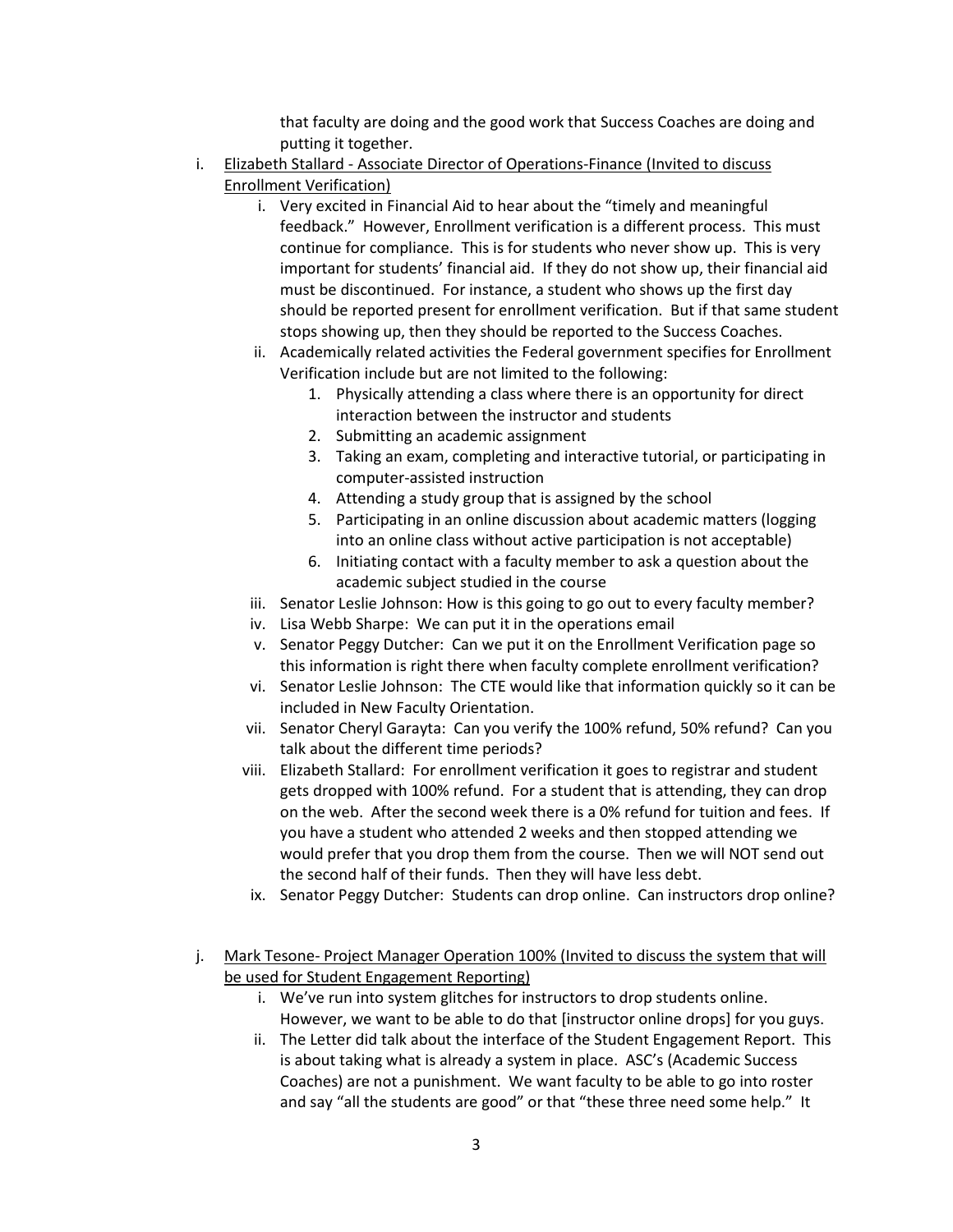should be very easy for faculty. Meg Elias mentioned she didn't know when to send a student to an ASC. The answer is to send them to a coach ASAP. It has to be in the faculty hands. No one can tell you about your students better than you. Idea is to be easily linkable. It will automatically fill in roster and be a lot of clicky buttons and less filling in.

- iii. Senator Peggy Dutcher: Who is providing you at this point what is in the drop boxes, what is the information faculty can select?
- iv. Provost Richard Prystowsky:
	- 1. I did. I just kept it simple. Three lines: participation, academic, nonacademic. We wanted it that simple.
	- 2. The idea is that when the coaches get that then they can facilitate the conversation. In academia we are known for making things harder than they need to be. If you guess wrong, it's okay because it still goes to the coaches.
- v. Senator Tedd Sperling: What happens after the coaches receive the Student Engagement Reports? Will we get sent things back? A report? Do we report a student over and over?
- vi. Provost Richard Prystowsky: We are building as we grow. It's not going to be perfect. Help us figure out how to continually improve. Those are the questions we are asking.
- vii. Mark Tesone: Initial design spec is that is not going to hurt if a student is being referred multiple times by multiple instructors. It helps data wise to anticipate student behaviors. Goal is to have this ready for fall.
- viii. Senator Tedd Sperling: Will we get feedback? A student engagement report?
- ix. Provost Richard Prystowsky: Yes, a student engagement report from the Academic Success Coaches. There is already an Academic Success Coach referral form out there so we didn't want to get them confused. So we wanted to come up with vocabulary. "Student Engagement" is the vocabulary. Even if you do it wrong, it gets to people that can direct it appropriately.
- x. Senator Mark Kelland: BTW, the non academic is NOT the same as referring to the behavioral intervention team.
- k. Success Coaches (Invited to discuss their roll)
	- i. 14 coaches on board. 4 more coming. 7 attended the Senate meeting. Started coaching in mid-March 2017. They are in the process of developing processes and standard procedures.
	- ii. From the Student Engagement Reports, they want to know what is going on in the classroom. They have coaches from all different backgrounds. Certain coaches that are assigned to specific areas; K-12, west campus, international, etc. Want information to be supportive to faculty and students. Building bridges and collaborating.
	- iii. They will send an email to faculty saying they will keep faculty informed on what is happening. Then work with faculty to see how to help the student.
	- iv. Senator Veronica Wilkerson-Johnson: This sounds great and will help the students a lot.
	- v. Senator Peggy Dutcher: We need to remind students that it is not punitive, but a positive. Also, we need to tell students that they can refer themselves using the online referral form. Right at the beginning of the semester. Can faculty be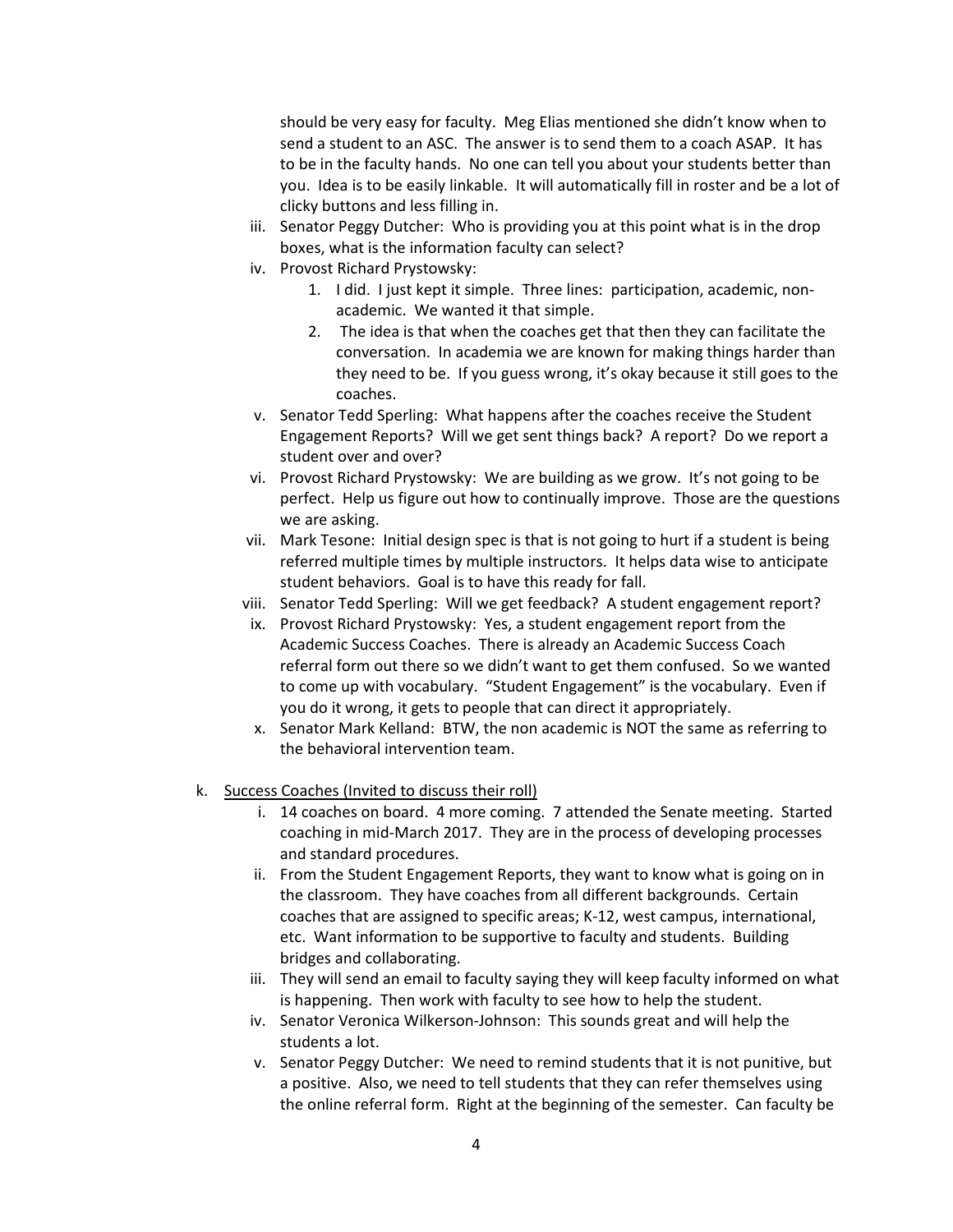told when students don't engage with the ASCs? Is there an electronic FAQ about ASC? If so, faculty could include it in D2L and/or their syllabus.

- vi. ASCs are developing levels of intensity. Major contact versus minimal contact. Also, feel free to contact ASCs again if there is no change in a student. Any input it great. ASCs are happy to come to first day of class to talk about the role of ASCs.
- vii. Senator Tedd Sperling: Introducing ASCs early is really good. He did it last semester. For the ASC referral form he suggests check boxes and not radio buttons. He suggests an "ask a coach to come see me" button also.
- viii. Senator Joe Werner: An FAQ would be very helpful for faculty. Could ASCs create a PowerPoint to use in our classes or post on D2L. A lot of faculty would love help on showing students how to get help.
- ix. Senator Veronica Wilkerson-Johnson: Among the 14 coaches would there be a collaborative environment? If a coach comes to class, would there be a way to reach the various student problems?
- x. Coaches are cross trained. While they may be assigned to Center for Transitional Learning they are equipped to still do HSDCI or other areas.
- xi. Dean Elaine Pogoncheff: ASCs are not tutors. Just want to clarify.
- xii. Senator Leslie Johnson:
	- 1. We keep calling this timely and meaning feedback but this is *about* students and not *for* students. This is not doing anything to inform students about what they need to be doing in the learning process. We are glad to see early intervention program.
	- 2. We talk about resources but the Center for Teaching Excellence (CTE) was not consulted or included. CTE is the place for people to become effective teachers. We can't support faculty if the CTE isn't there.
	- 3. 1.5 faculty positions eliminated. This is hard to hear but needs to be said. For 25 years the CTE has been preaching early intervention and we haven't been included. That is shameful and disrespectful.
- xiii. Karen Hicks: Her first concern was that this is going to get tangled up with assessment. What the SER is really going after is an early alert system. CASL hasn't been involved either.
- l. E-Learning Video: Leaving Timely Feedback in D2L
	- i. 2 min long
	- ii. [www.lcc.edu/elearning](http://www.lcc.edu/elearning)
	- iii. Listing of a wide variety of ways to leave feedback.
- m. Senator Mark Kelland: The purpose is to have explanation for referring a student to an ASC. Senator Janowick brought up that if it has to be a graded assignment, then people will have to change their syllabus. This is why it doesn't have to be graded.
- n. Senator Leslie Johnson: The problem is that faculty will unintentionally go a foul. They may just put a check mark in the grade book. From a teaching perspective as teacher development it is a little bit of a problem with leaving it so ill defined.
- o. Senator Mark Kelland: We didn't want to leave it restrictive.
- p. Senator David Mattson: The question that comes is "What am I accountable? Will I get written up? I have to do this every two weeks in banner?" These are the very questions I will be asked in the kick off.
- q. Provost Richard Prystowsky: He wishes that there was something we could have taken from someplace else who is already doing something like this. We need to emphasize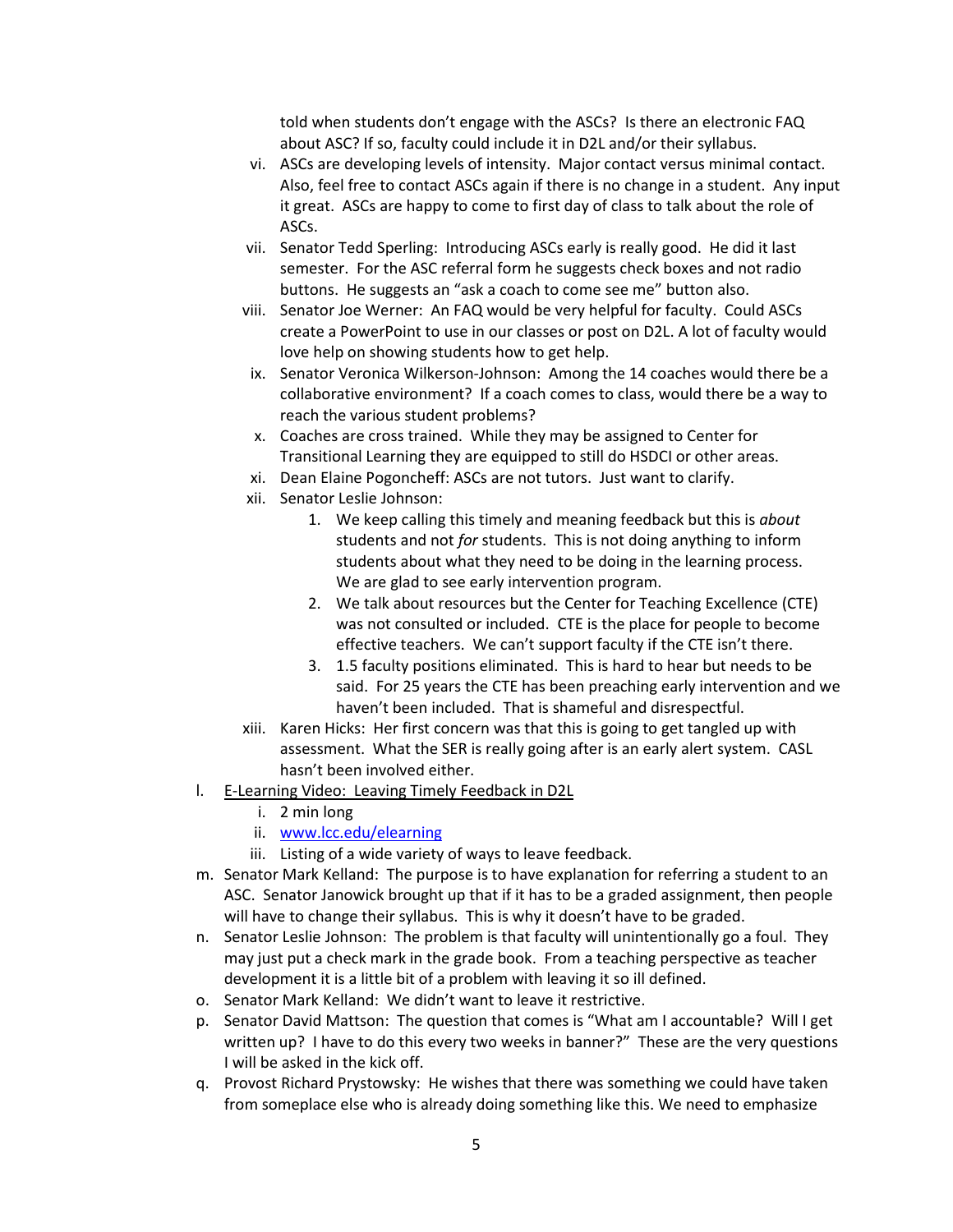the importance of good faith. It is a lot different than someone who is trying to sabotage. We've never talked about how we are going to "get" people who mess up. If one or two people miss a few dates here and there that is okay. If it's more than that, then maybe it's a program problem.

- r. Senator Jeff Janowick:
	- i. We need a responsive, robust early alert system. He doesn't think anyone has a problem with that.
	- ii. Having an early assignment is a best teaching practice that is not meant to be a trigger to not send you to an ASC. It will also help you make a decision when you submit your Student Engagement Report. We need to take away the idea that this is a trigger and a land mine. It is meant as a best teaching process and to help with your own teaching. We have to find a way to bridge that gap. Student Engagement Reports need to be meaningful. We need to keep talking about this a teaching process.
- s. Senator Christine Conner: Some of the places that are doing this work are K-12. It is interesting that we are going backwards but right now they are our best model on who is doing this type of work.
- t. Senator Peggy Dutcher: We don't want to forget that we want students to get Timely and Meaningful Feedback all throughout the semester. The Letter is just one piece of the Original Policy which includes continuous timely and meaningful feedback.
- u. Provost Richard Prystowsky:
	- i. We got behind in Spring and we are trying to get the SER system out in Fall 2017. Part one is getting the technology piece developed. But this is only a start. After we get this started it will be better. Once we get it started in a simple way then we can ramp it up more. It is a part of the original grade book policy.
	- ii. Senator Jeff Janowick accurately made the observation that a lot of Operation of 100% wasn't about teaching. The faculty wanted to move forward with their role. We are on the same page on what we want to do. We just wanted to send it out as a simple model that isn't too hard.
- v. Senator Peggy Dutcher: How are we going to collect the data to see how the SER system is doing? We need to identify the outcomes for the SER and then move forward collecting that data. Show how it connects to the original grade book policy. The Letter is a small part of the original grade book policy.
- w. Senator Randy Paape: A lot of this is perspective. You want to come up with the perfect plan before you implement but we can't. We need this. ASCs are going to be extremely helpful. People are going to misinterpret The Letter. Sometimes people lose the intention in the letter of the law. We need to guide the faculty to not get caught in the letter of the law. Early feedback and early alert to him are the same thing. If you come up with an activity that doesn't give you an early alert, then it is not meeting the intention of The Letter. Intention versus letter of the law. We need to not see the separation.
- x. Senator Leslie Johnson:
	- i. Doesn't disagree. Problem is that it was rolled out without key input. As someone who is faced with faculty asking questions, it would be nice to honestly say what will be going on. Faculty sometimes forget the history of this place. People have gotten in trouble for go with intention instead of letter of the law.